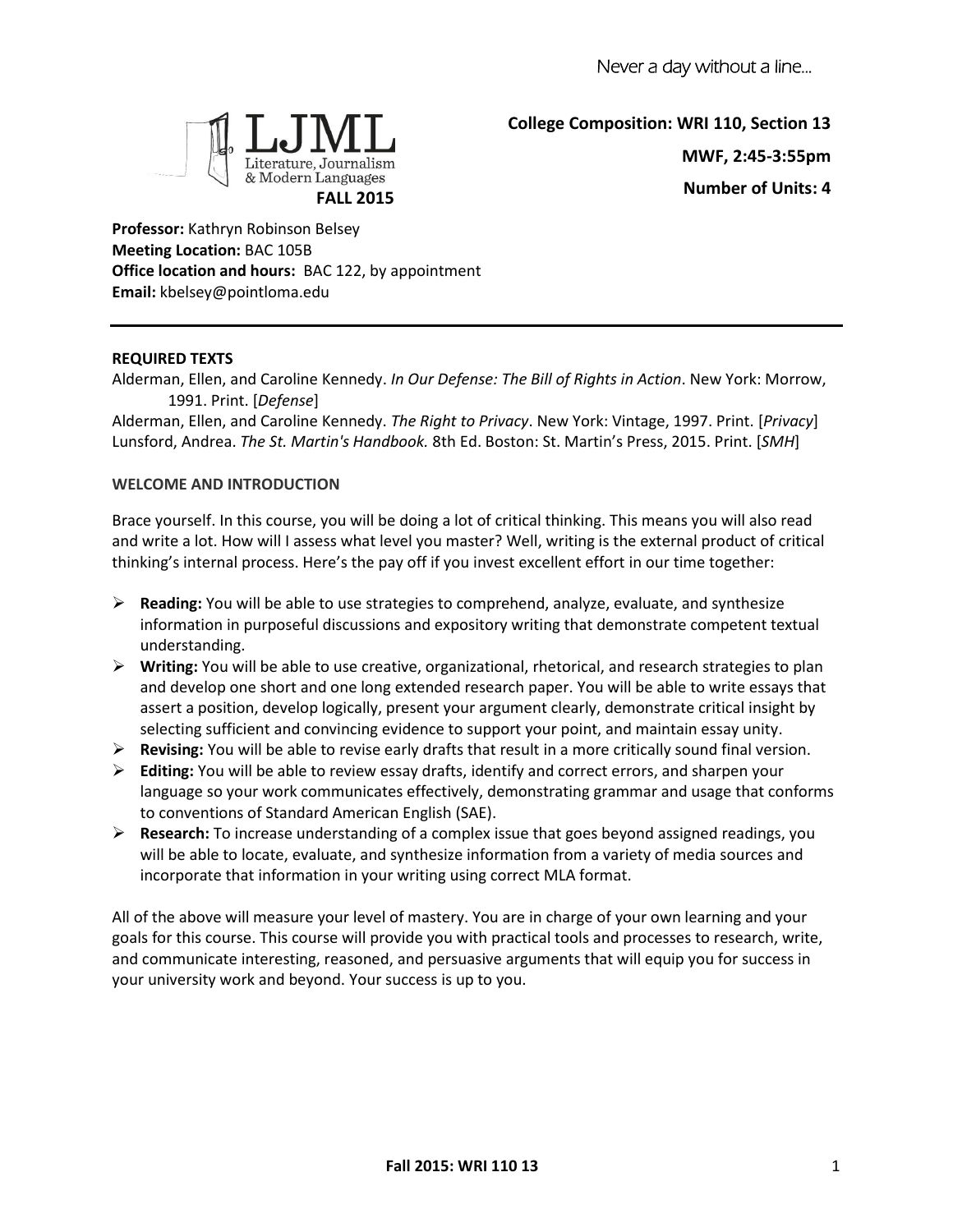#### **GENERAL EDUCATION STATEMENT**

This course is one of the components of the General Education Program at Point Loma Nazarene University, under the category of "Developing Cognitive Abilities." By including this course in a common educational experience for undergraduates, the faculty supports the pursuit of personal awareness and skill development, focusing on the analytical, communication, and quantitative skills necessary for successful living in modern society.



#### **COURSE DESCRIPTION**

This course is a first-year composition experience in reading, writing, and critical thinking, centered on the research essay. The course emphasizes the process of writing as well as the manuscript as an evolving product. Library research and writing the source-based essay are the major components of the course.

"I want to write what I know, but all I know is writing workshops."

### **COURSE LEARNING OUTCOMES**

*Students who complete a College Composition course will be able to:*

- 1. Apply (application) English language conventions in various genres of academic writing.
- 2. Demonstrate (application) knowledge of the stages of the writing process in academic writing: planning, drafting, organizing, composing, revising, and editing.
- 3. Evaluate (analysis) and utilize rhetorical modes of organization to create written compositions.
- 4. Evaluate (analysis) online sources of information for valid authority and expertise.
- 5. Apply (application) documentation formats to cite research in written compositions.
- 6. Analyze (analysis) texts to determine point-of-view, differing perspectives, tone, purpose, audience, and theme.

## **COURSE CREDIT HOUR INFORMATION**

This class meets the Carnegie Unit minimum requirement of 750 minutes of instructional time + 1500 minutes of out-of-class work per 1 unit of credit. Specific details about how the class meets these requirements are included here in the course syllabus.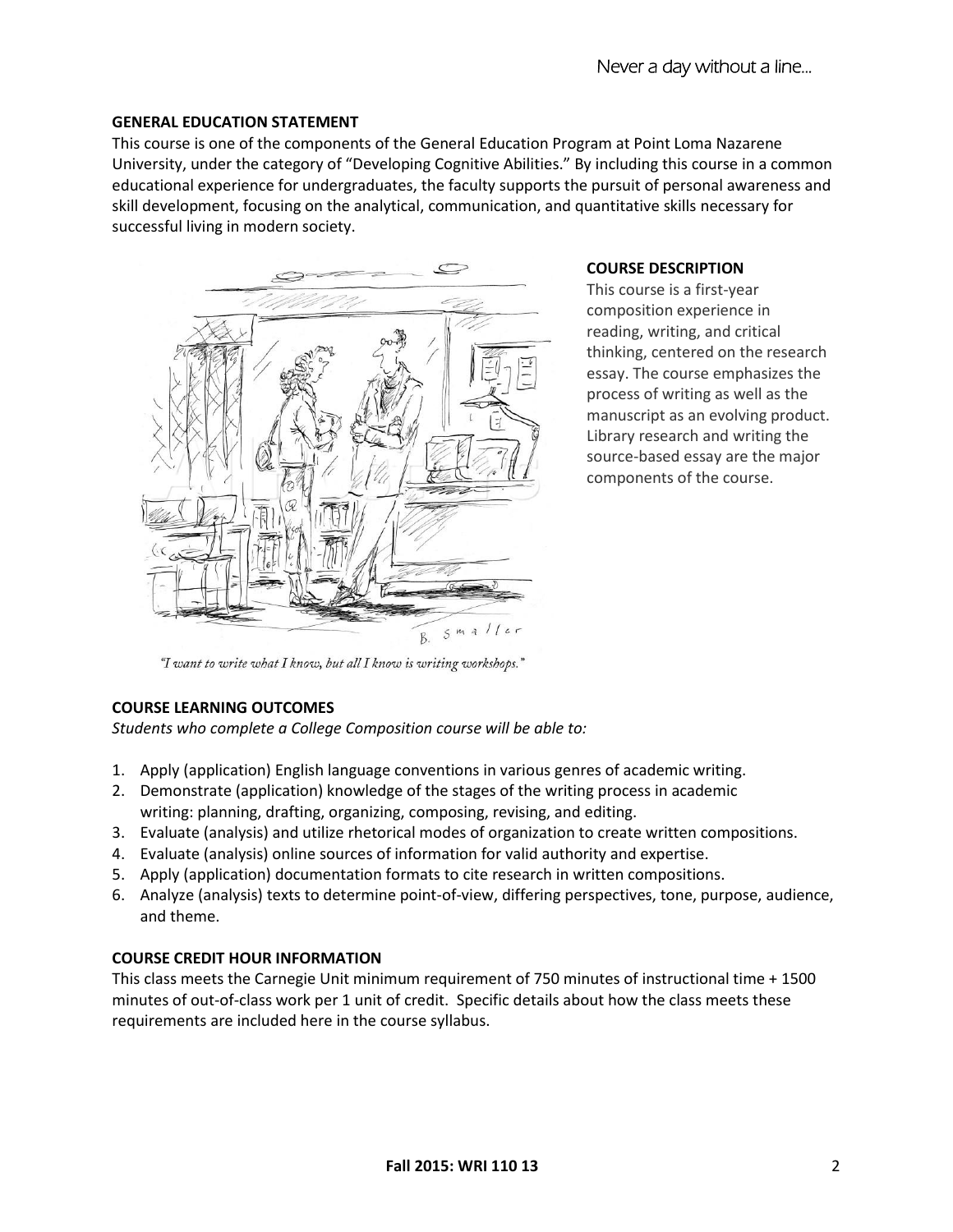## **COURSE POLICIES**

**Public Discourse:** Much of the work we will do in this class is cooperative, by nature of the class discussions and general feedback given to written work and/projects; thus you should think of all your writing and speaking for and in class as public, not private, discourse. By continuing in this class, you acknowledge that your work will be viewed by others in the class.

**Inclusive Language:** Because the Literature, Journalism, and Modern Language department recognizes the power of language, all public language used in this course, including written and spoken discourse, will be inclusive. This standard is outlined by all major academic style guides, including MLA, APA, and Chicago, and is the norm in university-level work.

**Diversity Statement:** Point Loma Nazarene University is committed to diversity in the classroom, in its publications and in its various organizations and components. Faculty and staff recognize that the diverse backgrounds and perspectives of their colleagues and students are best served through respect toward gender, disability, age, socioeconomic status, ethnicity, race, culture and other personal characteristics. In addition, the department of Literature, Journalism, and Modern Languages is committed to taking a leadership position that calls for promoting a commitment to diversity in and out of the classroom and in the practices of writing, journalism, and the study of literature.

**Academic Accommodations:** While all students are expected to meet the minimum academic standards for completion of their courses as established by the instructors, students with special needs may require academic accommodations. At Point Loma Nazarene University, students requesting academic accommodations must file documentation with the Disability Resource Center (DRC), located in the Bond Academic Center. Once the student files documentation, the Disability Resource Center contacts the student's instructors and provides written recommendations for reasonable and appropriate accommodations to meet the individual needs of the student. This policy assists the university in its commitment to full compliance with Section 504 of the Rehabilitation Act of 1973, the Americans with Disabilities (ADA) Act of 1990, and ADA Amendments Act of 2008, all of which prohibit discrimination against students with special needs and guarantees all qualified students equal access to the benefits of PLNU programs and activities.

Students have the right to appeal decisions regarding academic accommodations. In order to provide prompt and equitable resolution, the student must submit a written or verbal statement to the Director of Academic Advising who will conduct the appeal process in consultation with the Vice President for Student Development.

[http://catalog.pointloma.edu/content.php?catoid=8&navoid=864#Academic\\_Accommodations](http://catalog.pointloma.edu/content.php?catoid=8&navoid=864#Academic_Accommodations)

**LJML Academic Honesty Policy:** The LJML Department deems intellectual and academic integrity critical to academic success and personal development; therefore, any unethical practice will be detrimental to the student's academic record and moral character. Students who present the work of others as if it were their own commit plagiarism. Presenting another's work as one's own includes, but is not limited to, borrowing another student's work, buying a paper, and using the thoughts or ideas of others as one's own (using information in a paper without citation). Plagiarized work will result in a failing grade for the assignment and possibly for the course. In either event, a written report will be filed with the department chair and the area dean. The dean will review the report and submit it to the Provost and the Vice President for Student Development. It will then be placed in the student's academic file.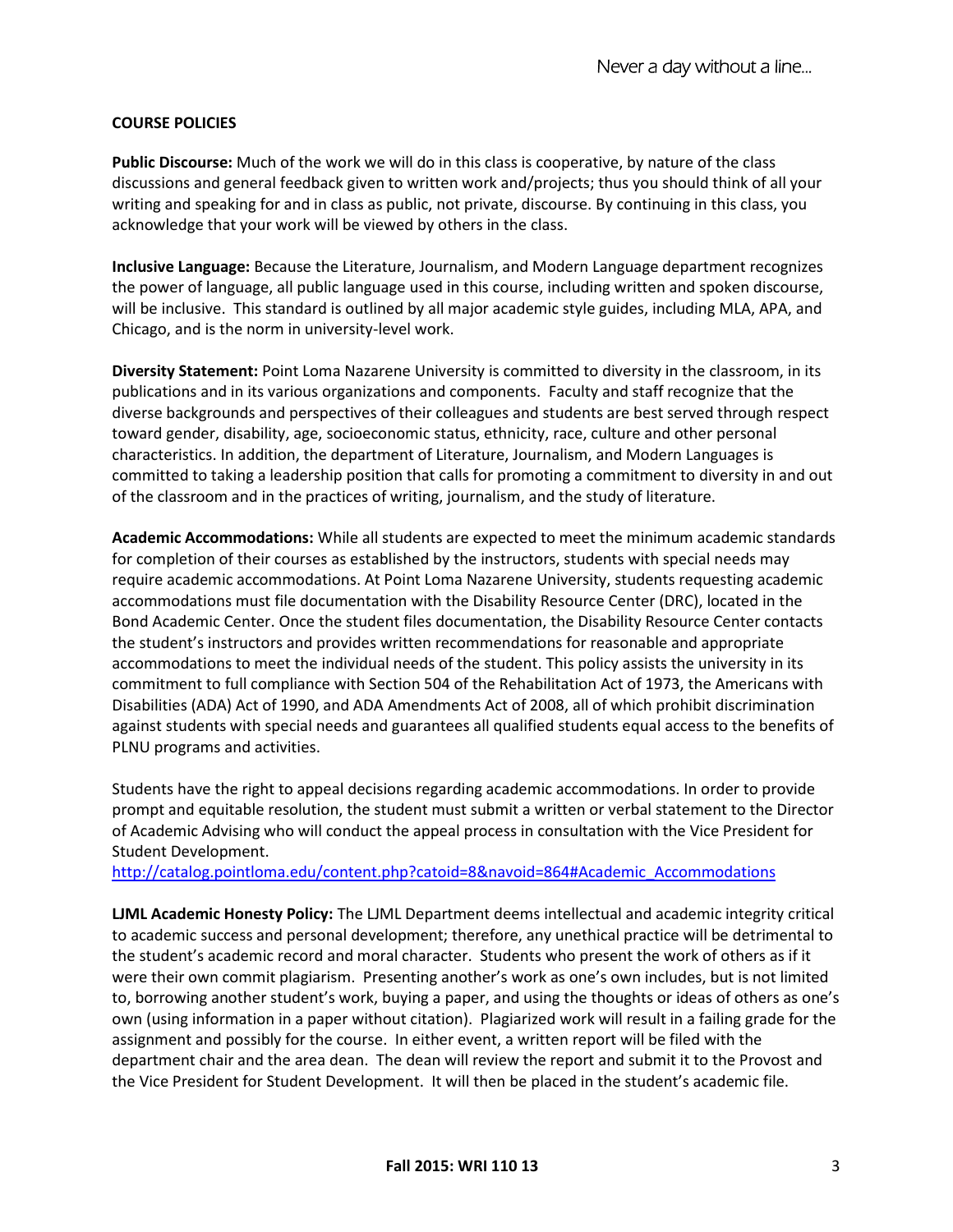**Writer's Studio:** Your SAT, ACT, and first diagnostic essay score will reveal your strengths and weaknesses as a writer, thinker, and communicator at the college entry level. Your exam scores and your professor's discretion will determine whether or not you will benefit the most by enrolling in WRI 097 which is the Writing Skills Tutorial held in the Writers' Studio. If your scores reveal that you need to enroll in WRI 097, you will fulfill the requirements by working on your writing skills with trained tutors in the Writers' Studio once a week for 10 weeks beginning the third week of the semester. You will be required to attend an introductory session to the Studio the third week of classes. During that session, you will sign up for a time to work with a tutor throughout the semester. The writing assignments you work on in the Writers' Studio will be writing assignments assigned in this writing course. Students who work in the Studio benefit greatly from the time spent working alongside a pedagogically trained fellow writer.

The fee for the tutorial, WRI 097, is \$150.00. Should you discover you have the privilege of attending the Studio, know that the \$150.00 lab fee replaces a 3 unit, not-for-college credit, \$2,600.00 course your scores would have previously required you to take. Failure to complete WRI 097 will result in a failing grade in WRI 110.

The diagnostic essay exam given the first week of the semester and the final exam focus on vocation. Vocation in this context includes your career path as well as the significant choices you make to live out God's call on your life. You will be given a variety of essays to help challenge and inspire you as you consider what God's call is for you.



Writing is 90% procrastination and 30% panic.

**Tutorial Services: T**he PLNU Tutorial Center is available free of charge for all current **undergraduate**  PLNU students. It offers tutoring for most subjects, as well as general help with paper editing, study skills, etc. The Tutorial Center is located on the south end of Bond Academic Center, next to the Study Abroad offices. The Tutorial Centers is open Monday-Thursday from 8:00AM until 9:00PMand Friday from 8:00AM until 3:00PM. Please note that the Tutorial Center is closed from 9:30-10:30AM, Monday,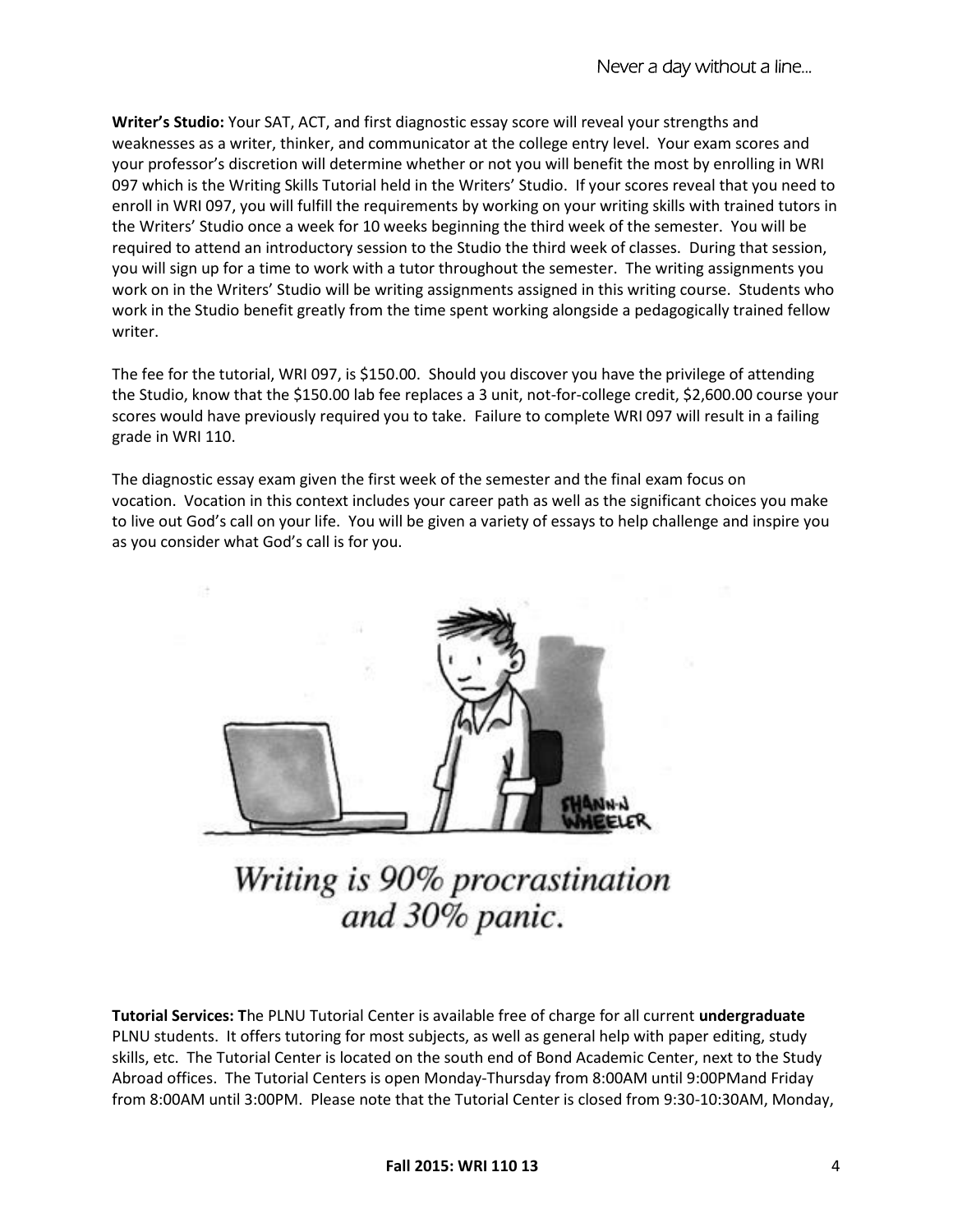Wednesday, and Friday, and 5:00-6:00PM every evening. Tutoring is available by appointment only, and appointments must be made at least one day in advance. Appointments may be arranged in person at the Tutorial Center, over the phone at (619) 849-2593, or via email at [TutorialServices@pointloma.edu.](mailto:TutorialServices@pointloma.edu)

**Attendance:** Strive for 100% attendance. I will allow four absences. More than that will lower your grade five points per day missed. Tardiness or leaving early counts as an absence. Per school policy, after the sixth absence, you will be dropped from my roster, but it will be your responsibility to officially drop the class. The deadline to drop without receiving an F is November 6, 2015.

**Late Papers:** I will not accept essays after the due date, except in the case of documented emergency. Late papers must be submitted to me in hard copy and uploaded to Canvas.

**Quizzes:** There will be several quizzes based on course readings and materials.

**Homework and in-class writing assignments:** 100% required. Examples include in-class writing exercises, activities, writing logs, reading responses, peer review worksheets, and research process assignments.

**Make-up work and Extra Credit:** There will be no make-up work or extra credit given for any missed work.

**Peer Review Groups (PRG):** You must bring three copies of your essays on the dates first drafts are due. If you aren't able to get a draft of your essay together in time for PRG, you will still participate in reading and responding to your peers' essays, but failure to provide copies of your first draft to your group will count as missed homework.

**Canvas:** It is your responsibility to check your Canvas account often for announcements, course material, forms, postings, and messages. This is the primary way outside of class to communicate with each other.

**Electronic Devices:** Except for certain class sessions as specified, use of laptops and other electronic devices will not be allowed. Turn them off before class and put them away (out of sight and out of your hands) until after class. This includes laptops (unless otherwise specified in the syllabus), mini-tablets, MP3 players, and cell phones.

**Controversial reading and viewing material:** In this class, we will be reading and viewing some disturbing material involving violence toward children. If you think this might be a problem for you, please see me early in the semester to explore your alternatives.

**Electronic Announcements:** Electronic announcements (email and Canvas) carry the force of an in-class announcement. All students are required to have a PLNU Internet account and check it regularly for specific course information and official university communications.

**Final Exam:** Successful completion of this class requires taking the final examination **on its scheduled day**. The final examination schedule is posted on the Class Schedules site. No requests for early examinations or alternative days will be approved.

If you are scheduled for more than three (3) final examinations on the same day, contact me in order to work out an alternate time for one of those examinations.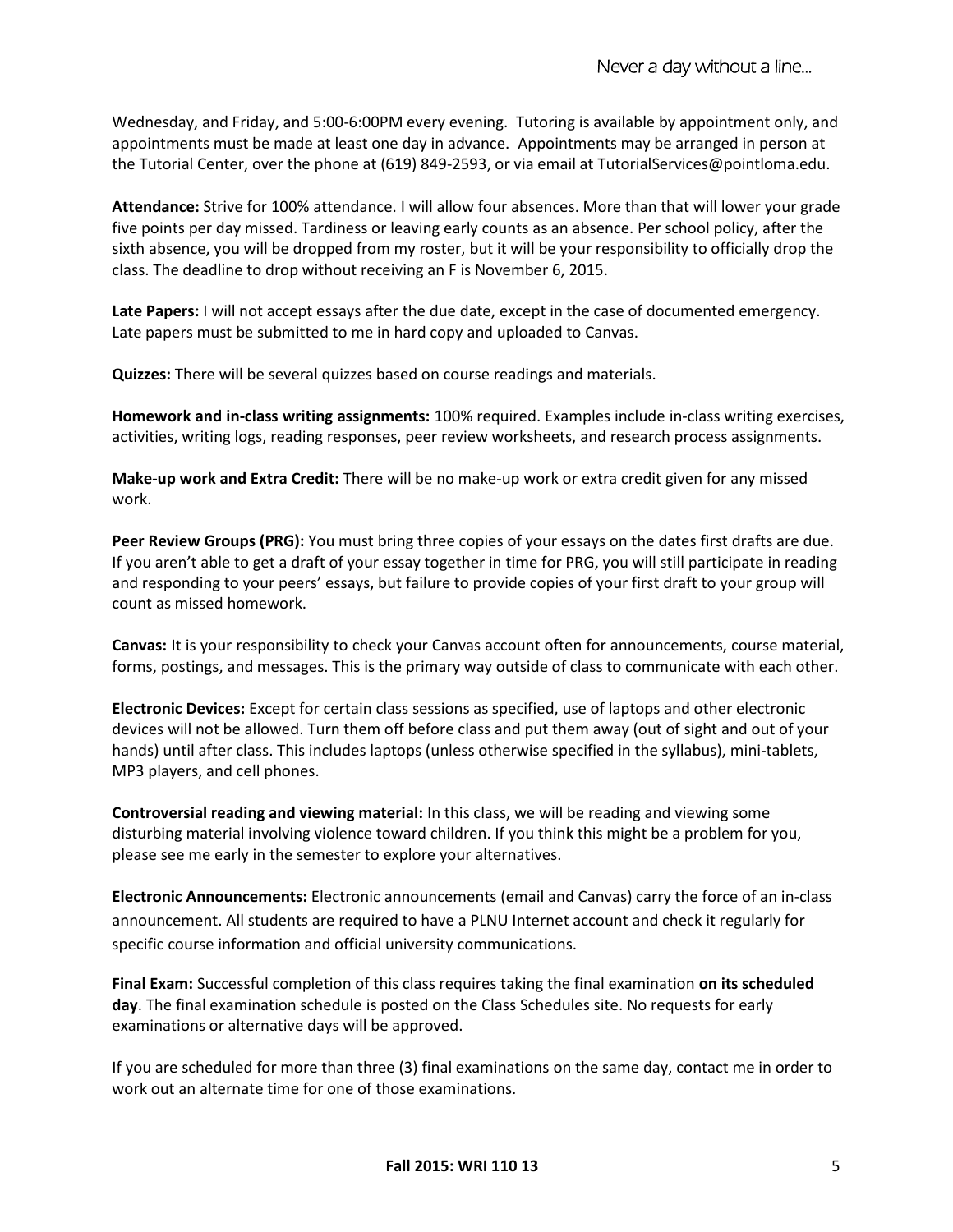| <b>FINAL EXAM DATE &amp; TIME</b> | <b>FINAL EXAM LOCATION</b> |
|-----------------------------------|----------------------------|
| Monday, December 14, 1:30-4:00pm  | <b>BAC 105B</b>            |

### **COURSE REQUIREMENTS AND GRADING**

- 1. **30% of total grade: 1 major research paper—**2,400 to 3,000 words or 10 to 12 pages of documented research writing.\* (MLA is the standard documentation format; however, APA may be taught to specific students at the discretion of the instructor.) Instructor may allocate 10% of the weight of the research projects to the research and writing process. The research process will include milestone assignments such as library assignments, peer reviews, and planning steps.
- 2. **35% of total grade: 3 drafted essays—**approximately 3,200-3,600 words or 13-15 pages of 3 drafted essays.\* (Essays may be of varying lengths and weights as the course progresses – i.e. 5% for the first essay 10% for the second, 15% for the third. Essays 2 and 3 will begin to incorporate outside sources.) Instructor may allocate 10% of the weight of each essay grade to the writing process.
- 3. **25% of the total grade: Assignments—**Assignments of the instructor's own discretion (final portfolio, journals, writing logs, discussions, debates, presentations, quizzes, class activities, attendance, participation, etc.) Please note that an element of instructor's discretion is inherent in weighting the drafted essays and the research project.
- 4. **10% of total grade:** A timed final examination that will consist of a 500 to 750-word essay response to a reading or readings and a prompt that is worth 10% of the grade.

**Paper submission and format:** Papers must be submitted to me in hard copy *and* Word file (NOT Pages) uploaded to Canvas. Hard copies must be stapled, typed, double-spaced, black ink, 8.5"x11" white paper. Use 12-point font and 1" margins. Include page numbers in a running header with your name in the top right corner (1<sup>st</sup> page no header). Use the OWL Purdue Website or *SMH* for style, grammar, format, and citation questions. Keep an electronic backup of everything you submit.

|                                                                | Percentage: | Grade scale %: |
|----------------------------------------------------------------|-------------|----------------|
|                                                                |             | $A = 93 - 100$ |
| Major Research Paper, 2,400-3,00 words; 10-12 pages            | 30          | $A = 92 - 90$  |
|                                                                |             | $B+=87-89$     |
| 3 Drafted Essays                                               | 35          | B=83-86        |
|                                                                |             | $B = 80 - 82$  |
| Assignments (includes attendance, participation, homework, and | 25          | $C+=77-79$     |
| in-class activities)                                           |             | $C = 73 - 76$  |
|                                                                |             | $C = 70 - 72$  |
| Final Exam: essay written in class                             | 10          | $D+ = 67-69$   |
|                                                                |             | $D = 63 - 66$  |
|                                                                |             | $D = 60 - 62$  |
|                                                                |             | $F = 0 - 59$   |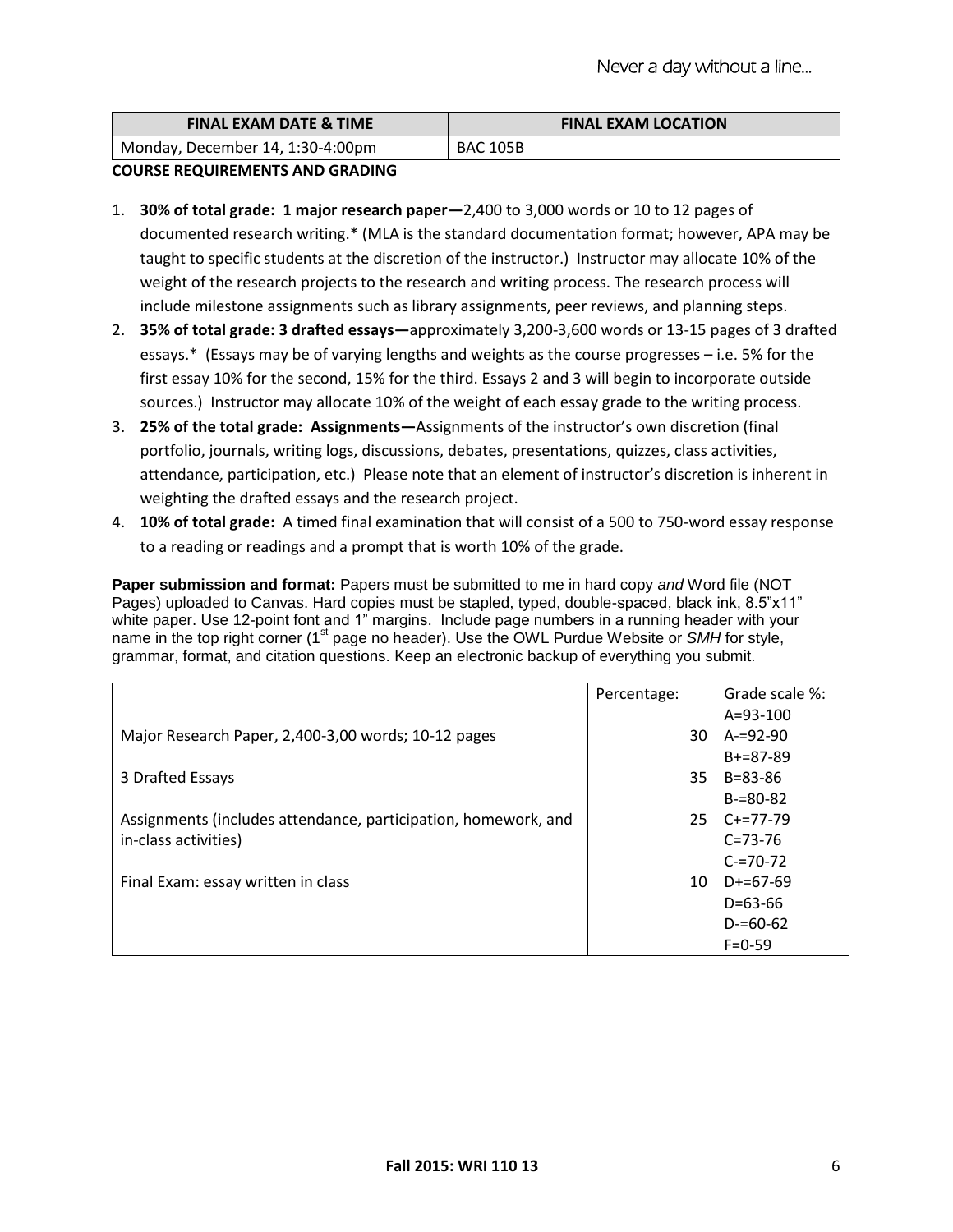# **TENTATIVE COURSE SCHEDULE AND ASSIGNMENTS**

- **Readings are to be done in advance of scheduled date. Be prepared with your RRs (approx. 200 words each), and ready to discuss readings on the relevant class days indicated below.**
- **The professor reserves the right to make changes as needed.**

| <b>WEEK</b>                                                                                         | <b>DAY</b>        | <b>CLASS CONTENT AND ASSIGNMENT</b><br><b>DESCRIPTIONS</b>                                                                                                                    | <b>ASSIGNMENTS &amp;</b><br><b>DUE DATES</b>                                                                                                                                                                                                                                           |
|-----------------------------------------------------------------------------------------------------|-------------------|-------------------------------------------------------------------------------------------------------------------------------------------------------------------------------|----------------------------------------------------------------------------------------------------------------------------------------------------------------------------------------------------------------------------------------------------------------------------------------|
|                                                                                                     |                   | <b>UNIT1</b><br><b>POWERFUL READERS &amp; THINKERS</b>                                                                                                                        |                                                                                                                                                                                                                                                                                        |
| Week 1:<br><b>Topic:</b><br>Introduction to<br>Course<br>$\&$<br>Building a<br>Writing<br>Community | 9/1<br>9/2<br>9/4 | <b>No Class</b><br>In-class diagnostic Essay 1:<br>Course Intro, Syllabus activity<br>Icebreaker<br>Essay 2 Prompt distributed                                                | <b>Homework Due 9/9:</b><br>Reading: SMH, Ch. 7 & Ch. 32--MLA Style,<br>pages 402-416.<br>Read: Faith & Doubt narratives,<br><b>Module 1</b>                                                                                                                                           |
| Week 2:<br><b>Topics:</b><br>Critical<br>Thinking<br>$&$ First<br>Amendment                         | 9/7<br>9/9        | No Class-Labor Day<br><b>SAE:</b> Essay 1 Top Five sentences<br>SMH Ch. 4—Rubrics, reviews, & revisions<br>Peer Groups: SMH, Exercise 7.1 & 7.3 Christian Civic<br>Engagement | <b>Homework Due 9/11:</b><br>Reading: Defense, pgs. 15-17, 21-36,<br>57-68<br>Watch: A&K In Our Defense video<br>(Canvas course Module 1)<br><b>Reading Response Journal (RRJ) 1:</b><br>Record your overall summary and<br>analysis of what you read and watched<br>$(200-250$ words) |
|                                                                                                     | 9/11              | <b>Student-led Discussion &amp; Quiz 1:</b>                                                                                                                                   | <b>Homework Due 9/14:</b><br>Watch short videos on Canvas, Module<br>1-"Controversial Points of View."<br>Follow the directions and come to class<br>Monday ready for a friendly debate.<br><b>Essay 2 First Draft (bring three copies</b><br>to class)                                |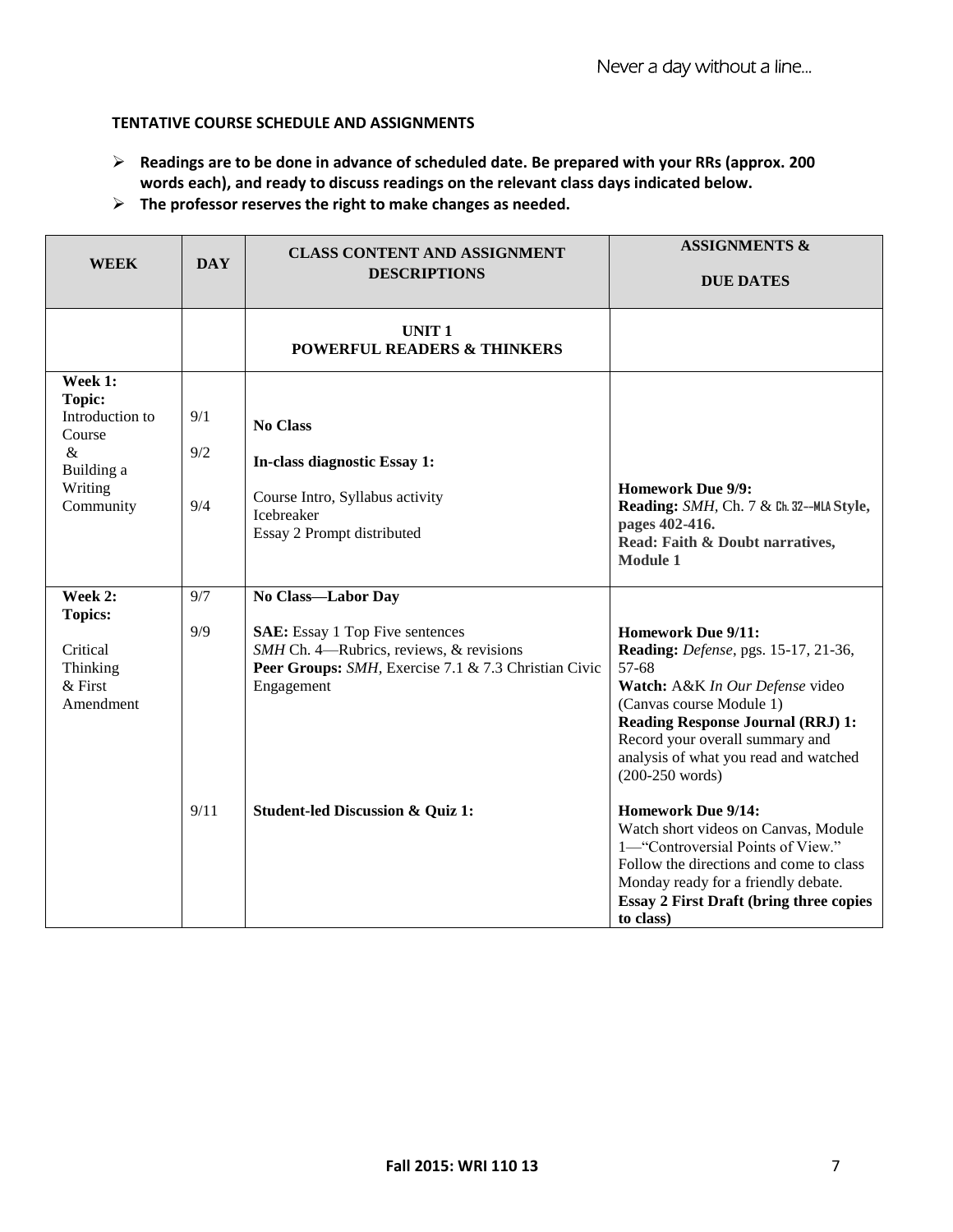|                                                                                            | <b>DAY</b>   | <b>CLASS CONTENT AND ASSIGNMENT</b>                                                                                                                                                                                                                                                                                                                                                                                                                                                                                                                                                                                      | <b>ASSIGNMENTS &amp;</b>                                                                                                                                                                                                                                  |
|--------------------------------------------------------------------------------------------|--------------|--------------------------------------------------------------------------------------------------------------------------------------------------------------------------------------------------------------------------------------------------------------------------------------------------------------------------------------------------------------------------------------------------------------------------------------------------------------------------------------------------------------------------------------------------------------------------------------------------------------------------|-----------------------------------------------------------------------------------------------------------------------------------------------------------------------------------------------------------------------------------------------------------|
| <b>WEEK</b>                                                                                |              | <b>DESCRIPTIONS</b>                                                                                                                                                                                                                                                                                                                                                                                                                                                                                                                                                                                                      | <b>DUE DATES</b>                                                                                                                                                                                                                                          |
|                                                                                            |              | <b>UNIT2</b><br><b>POWERFUL IDEAS &amp; PLANS</b>                                                                                                                                                                                                                                                                                                                                                                                                                                                                                                                                                                        |                                                                                                                                                                                                                                                           |
| <b>Week 3 Topics:</b><br>$2nd$ Amendment<br>&                                              | 9/14         | Form Peer Groups and Distribute Essay 2<br>Peer Groups SAE: Self-identify Essay 2 Top Five<br>Peer Groups: Bakers Debate                                                                                                                                                                                                                                                                                                                                                                                                                                                                                                 | <b>Homework Due 9/16:</b><br><b>Canvas Pointers Discussion: What's</b><br>the Point of Writing? Watch the vialog<br>and post your thoughtful responses.                                                                                                   |
| Rhetorical<br><b>Situations</b>                                                            | 9/16         | <b>SAE:</b> Thesis Statements<br><b>Peer Group Reviews</b>                                                                                                                                                                                                                                                                                                                                                                                                                                                                                                                                                               | <b>Homework Due 9/16:</b><br>Read: Defense 88-103, SMH Ch. 4<br>Watch: 3 Video links in Canvas Module<br>Week 3<br>Reading Response Journal 2: Select a<br>passage from the Defense reading or the<br>videos and respond with your summary<br>& analysis. |
|                                                                                            | 9/18         | 2 <sup>nd</sup> Amendment Student-led Discussion & Quiz 2                                                                                                                                                                                                                                                                                                                                                                                                                                                                                                                                                                | <b>Homework Due 9/21:</b><br><b>Essay 2 Revised Draft</b><br>Read: Privacy 1-49<br>Watch: Alderman & Kennedy Privacy<br>video-Canvas Week 3<br><b>Reading Response Journal 3: Respond</b><br>to a passage that you have a strong<br>reaction to.          |
| <b>Week 4 Topics:</b><br>$4th$ Amendment:<br>The Right to<br>Privacy<br>&<br>Preparing for | 9/21         | <b>Essay 2 Revised Draft Due</b><br><b>SAE:</b> Essay 2 Top Five<br><b>Discuss:</b> The Right to Privacy<br><b>Essay 3 Topics Distributed</b>                                                                                                                                                                                                                                                                                                                                                                                                                                                                            | <b>Homework Due 9/23:</b><br>Read: Privacy xiii-xvi, 1-30, 127-147,<br>New Yorker article<br>Watch: CBS news video (Canvas)<br>Reading Response Journal 4: Respond<br>to a passage that you have a strong<br>reaction to.                                 |
| Research & the<br>Academic<br>Conversation                                                 | 9/23<br>9/25 | 4 <sup>th</sup> Amendment Student-led Discussion & Quiz 3<br><b>Constructing Arguments: Ethos, Logos, &amp; Pathos</b><br><b>Videos</b><br>SMH Ch. 9: Ex. 9.6, 9.8, & 9.10<br>YouTube: Father jailed for daughter's b-day party,<br>claims 4 <sup>th</sup> Amend. Rights were violated. PRISM NSA<br><b>Essay 3 Signups</b><br>QuickWrite: Reflect on attitude toward research<br>project-goals, concerns<br>They Say/I Say: video & handout<br><b>Quote Sandwich</b><br>Individual Work: Research Process Step 1—focusing<br>the topic<br>Peer Groups: Brainstorming research<br>strategies/problems/possible solutions | <b>Homework Due 9/25:</b><br>Read: Privacy 51-70<br><b>Reading Response Journal 5: Record</b><br>your summary and analysis of a passage<br>of your choosing.<br><b>Homework Due 9/28:</b><br>Canvas: Essay 3 Process Step 1                               |
|                                                                                            |              | UNIT <sub>3</sub><br>POWERFUL RESEARCH & TOPICS                                                                                                                                                                                                                                                                                                                                                                                                                                                                                                                                                                          |                                                                                                                                                                                                                                                           |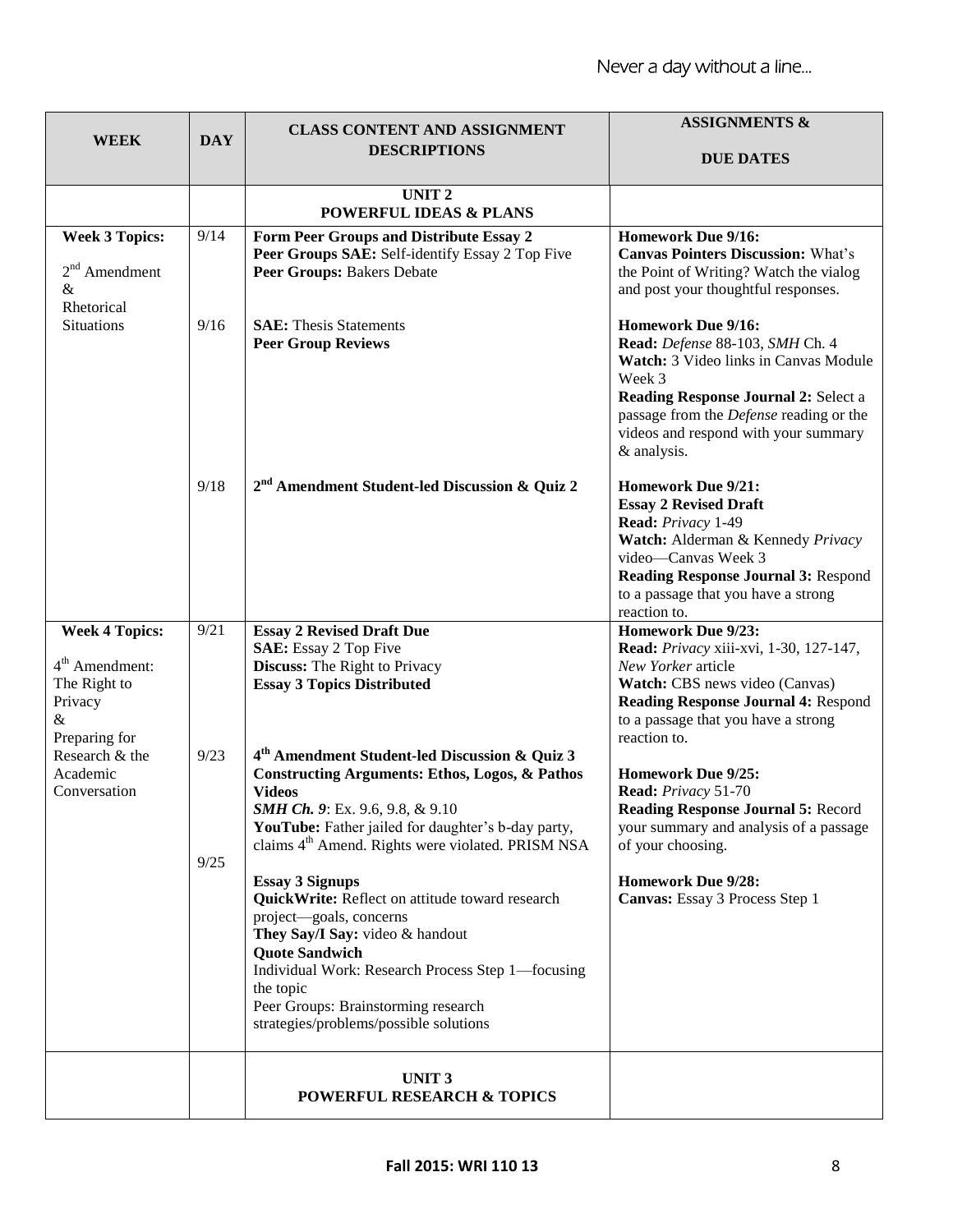| Week 5:                 | 9/28  | Library Session 1: Class meets in Library, room        | <b>Homework Due 9/30:</b>                    |
|-------------------------|-------|--------------------------------------------------------|----------------------------------------------|
|                         |       | <b>RLC 202</b>                                         | Read: SMH Ch. 10                             |
| <b>Library Sessions</b> |       |                                                        | <b>Canvas:</b> Thesis Statement and Proposal |
| & Essay 3               |       |                                                        |                                              |
| Rubrics                 | 9/30  | Library Session 2: Class meets in Ryan computer        | <b>Homework Due 10/2:</b>                    |
|                         |       | lab                                                    | Read: SMH Ch. 11                             |
|                         |       |                                                        | Canvas: Sentence Outline, Sources, &         |
|                         |       |                                                        | Quotes                                       |
|                         | 10/2  | Library Session 3: Class meets in Ryan computer        | <b>Homework Due 10/5:</b>                    |
|                         |       | lab                                                    | Canvas: Essay 3 First Draft plus 3           |
|                         |       |                                                        | hard copies for peers                        |
| Week 6:                 | 10/5  | <b>Essay 3 First Draft Due—bring 3 copies to class</b> | <b>Homework Due 10/7:</b>                    |
|                         |       | <b>DVD:</b> The Interrogation of Michael Crowe         | <b>Peer Reviews on Canvas +</b>              |
| The Fifth               |       |                                                        | <b>Worksheets</b>                            |
| Amendment               |       |                                                        |                                              |
| &                       | 10/7  | <b>DVD:</b> The Interrogation of Michael Crowe, cont'd | <b>Homework Due 10/9:</b>                    |
| Exotic                  |       | Peer Review Groups: Essay 3                            | Read: Defense, pages 145-175                 |
| punctuation             |       |                                                        | Watch: Travesty of Justice: Michael          |
|                         |       |                                                        | Crowe & CBS Report on Grand Jury             |
|                         |       |                                                        | Reading Response 6: Select a passage         |
|                         |       |                                                        | and record your strong thoughts or           |
|                         |       |                                                        | feelings about one of these cases.           |
|                         |       |                                                        |                                              |
|                         | 10/9  | SAE: Alderman & Kennedy paragraph                      | Homework Due 10/12:                          |
|                         |       | <b>Student-led Discussion &amp; Quiz 4</b>             | <b>Essay 3 Revised Draft plus peers'</b>     |
|                         |       |                                                        | reviews stapled to back                      |
|                         |       |                                                        | Read: Defense 207-242                        |
|                         |       |                                                        | Reading Response 7: Select a passage         |
|                         |       |                                                        | and record your strong opinion or            |
|                         |       |                                                        | reaction to one of these cases.              |
|                         |       | <b>UNIT4</b>                                           |                                              |
|                         |       | POWERFUL DEVELOPMENT & ARGUMENTS                       |                                              |
|                         |       |                                                        |                                              |
| Week 7:                 | 10/12 | Essay 3 Revised Draft Due-bring one hard copy to       | <b>Homework Due 10/14:</b>                   |
|                         |       | class. Staple your peers' reviews to the back.         | <b>Canvas Discussion: Controversial</b>      |
| Sixth & Eighth          |       | <b>Essay 3 Reflection</b>                              | Points of View-Did Rebecca Machetti          |
| Amendments              |       | SAE: Essay 3 Top Five                                  | get away with murder?                        |
| &                       |       |                                                        |                                              |
| Points of View          | 10/14 | <b>Student-led Discussion &amp; Quiz 5</b>             | Homework Due 10/16:                          |
|                         |       | <b>Essay 4 Topics Distributed</b>                      | <b>Read:</b> Defense 282-310                 |
|                         |       |                                                        | Read Canvas Articles: "Trial by Fire"        |
|                         |       |                                                        | or "Revenge Killing" (New Yorker)            |
|                         |       |                                                        | Watch: Frontline "Death by Fire"             |
|                         |       |                                                        | Reading Response 8: Select a passage         |
|                         |       |                                                        | and record your strong opinion or            |
|                         |       |                                                        | reaction to one of these cases.              |
|                         | 10/16 | <b>Student-led Discussion &amp; Quiz 6</b>             | <b>Homework Due 10/19:</b>                   |
|                         |       | <b>Essay 4 Topic Signups</b>                           | <b>Canvas Discussion: Controversial</b>      |
|                         |       |                                                        | Points of View-Does the US Torture?          |
|                         |       |                                                        | 25 research note cards w/sources             |
|                         |       |                                                        |                                              |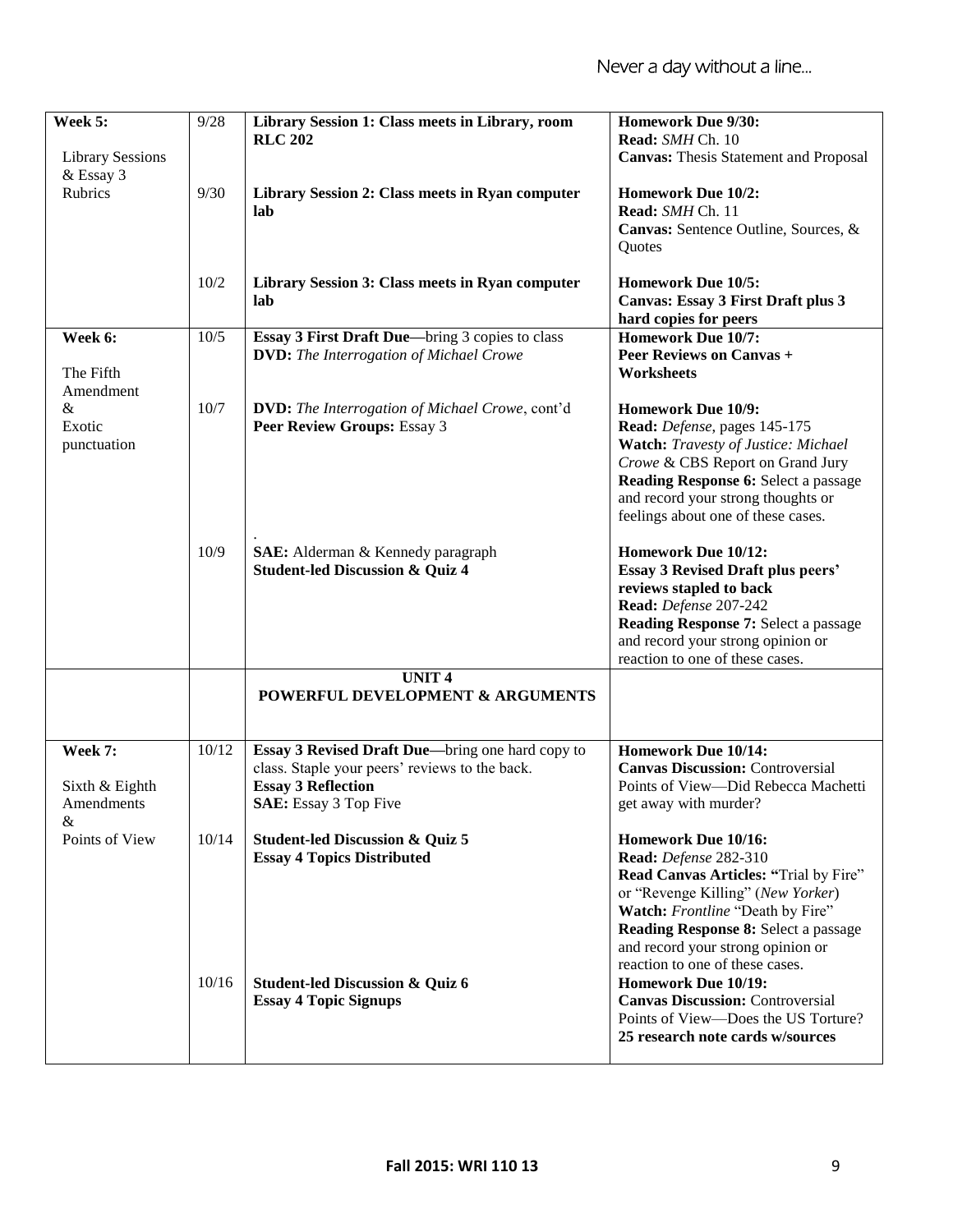| Week 8:                | 10/19 | <b>SAE:</b> New Yorker sans punctuation                                                           | <b>Homework Due 10/21:</b>                                               |
|------------------------|-------|---------------------------------------------------------------------------------------------------|--------------------------------------------------------------------------|
|                        |       | Peer Groups: RP Step 1, Identifying the research                                                  | Essay 4: Canvas E4 proposal $+25$ note                                   |
| Identifying            |       | problem, sources, strategies                                                                      | cards—bring proposal and all note cards                                  |
| Research               |       |                                                                                                   | to class Wednesday for reference during                                  |
| Problems               |       |                                                                                                   | midterm.                                                                 |
| &<br>Midterm           | 10/21 | Midterm: In-class Essay—Thesis Statement & Outline                                                | Homework Due 10/26:                                                      |
|                        | 10/23 | <b>NO CLASS-FALL BREAK</b>                                                                        | Quote Sandwiches Worksheet for your                                      |
|                        |       |                                                                                                   | sources                                                                  |
|                        |       | <b>UNIT4</b>                                                                                      |                                                                          |
|                        |       | <b>POWERFUL EXAMPLES &amp; EXPERTS</b>                                                            |                                                                          |
|                        |       |                                                                                                   |                                                                          |
| Week 9:                | 10/26 | <b>SAE:</b> Midterm Top Five                                                                      | <b>Homework Due 10/28:</b>                                               |
|                        |       | <b>Presentation/Group Activities: E4 Quote Sandwiches</b>                                         | <b>Works Cited Page</b>                                                  |
| They Say/              |       | Jon Stewart/Bill O'Reilly/Rachel Maddow                                                           | <b>What Experts in the Field Say</b>                                     |
| I Say                  |       |                                                                                                   |                                                                          |
| &                      | 10/28 | <b>Defending Your Thesis Debates: They Say/I Say</b>                                              | Homework Due 10/30:                                                      |
| What the Experts       |       |                                                                                                   | <b>Solution Proposals</b>                                                |
| Say                    |       |                                                                                                   |                                                                          |
|                        | 10/30 | <b>MLA Workshop</b>                                                                               | <b>Homework Due 11/12:</b>                                               |
|                        |       |                                                                                                   | Continue to work on research project                                     |
| <b>Week 10 Topics:</b> | 11/2  | <b>SAE:</b> Top Five Finesse—From Our Readings<br>Groups: Asserting Logical & Supported Arguments | <b>Homework Due 11/5:</b><br><b>Canvas Discussion Groups: Experts in</b> |
| Arguments              |       |                                                                                                   | the Field                                                                |
| &                      |       |                                                                                                   |                                                                          |
| Counterarguments       |       |                                                                                                   |                                                                          |
| & Solutions            | 11/4  | In-class work on Essay 4—Acknowledging Supported                                                  | <b>Homework Due 11/6:</b>                                                |
|                        |       | Counterarguments                                                                                  | Continue to work on research project                                     |
|                        |       |                                                                                                   |                                                                          |
|                        | 11/6  |                                                                                                   |                                                                          |
|                        |       | In-class work on Essay 4-Finding Supported                                                        | <b>Homework Due 11/9:</b>                                                |
|                        |       | Solutions                                                                                         | Work on logic of argument                                                |
|                        |       |                                                                                                   |                                                                          |
|                        |       | <b>UNIT5</b>                                                                                      |                                                                          |
|                        |       | POWERFUL LOGIC & CONNECTIONS                                                                      |                                                                          |
|                        |       |                                                                                                   |                                                                          |
| <b>Week 11:</b>        | 11/9  | In-class work on Essay 4-Logic of argument-                                                       | <b>Homework Due 11/11:</b>                                               |
|                        |       | evaluating logical progression vs. logical fallacies                                              | Work on organization, topic sentences,                                   |
| Logic                  |       |                                                                                                   | & transitions                                                            |
| &                      |       |                                                                                                   |                                                                          |
| Organization           |       |                                                                                                   |                                                                          |
|                        | 11/11 | In-class work on Essay 4—Organization of argument                                                 | Homework Due 11/13:                                                      |
|                        |       |                                                                                                   | <b>Essay 4 First Draft, bring 3 copies to</b>                            |
|                        |       |                                                                                                   | class                                                                    |
|                        |       |                                                                                                   |                                                                          |
|                        | 11/13 | Essay 4 First Draft Due, bring 3 copies to class                                                  | Homework Due 11/16:<br><b>Essay 4 Peer Review Sheets</b>                 |
| <b>Week 12:</b>        | 11/16 | Peer Groups: Essay 4 reviews                                                                      |                                                                          |
|                        |       | <b>SAE:</b> Essay 4 Top Five                                                                      |                                                                          |
| Final SAE Top          |       |                                                                                                   |                                                                          |
| Five                   | 11/18 | <b>Self Analysis: Rubric Review</b>                                                               |                                                                          |
| &                      |       | <b>Quote Sandwiches: Top Five</b>                                                                 |                                                                          |
| Analyzing Your         |       |                                                                                                   | Homework Due 11/23:                                                      |